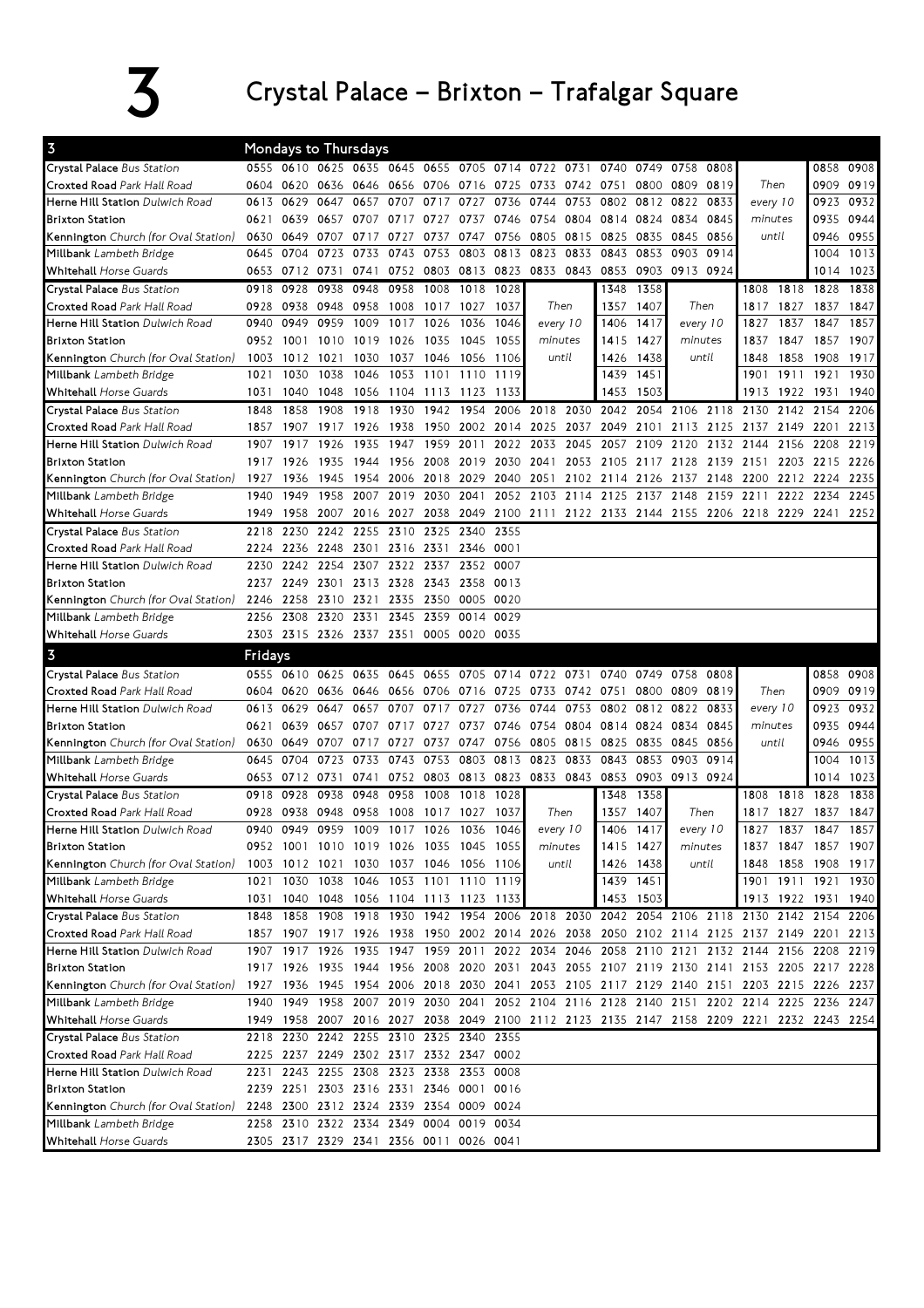| $\overline{3}$                                                  |      |           | Saturdays (also Good Friday)                                                                                                                                                 |           |                |                |                                                                       |                |                |                          |                     |                |                                    |                     |                |                |                                                        |      |
|-----------------------------------------------------------------|------|-----------|------------------------------------------------------------------------------------------------------------------------------------------------------------------------------|-----------|----------------|----------------|-----------------------------------------------------------------------|----------------|----------------|--------------------------|---------------------|----------------|------------------------------------|---------------------|----------------|----------------|--------------------------------------------------------|------|
| Crystal Palace Bus Station                                      | 0555 |           | 0610 0625 0640                                                                                                                                                               |           |                |                | 0655 0710 0725 0740                                                   |                | 0752 0804      |                          | 0814                | 0824           | 0834                               | 0844                |                | 0854 0904      | 0913                                                   | 0922 |
| Croxted Road Park Hall Road                                     |      | 0602 0617 | 0632 0647                                                                                                                                                                    |           |                |                | 0702 0717 0732 0747 0759 0812 0822 0832 0842 0852 0902 0912 0921      |                |                |                          |                     |                |                                    |                     |                |                |                                                        | 0930 |
| Herne Hill Station Dulwich Road                                 | 0608 | 0623      | 0638                                                                                                                                                                         | 0653      | 0709           | 0724           | 0739                                                                  | 0754           |                | 0806 0819 0829           |                     | 0840 0850      |                                    | 0900 0910 0920      |                |                | 0929                                                   | 0938 |
| <b>Brixton Station</b>                                          | 0614 | 0629      | 0644 0700                                                                                                                                                                    |           |                | 0716 0731      | 0746                                                                  |                | 0801 0814 0827 |                          | 0837                | 0849 0859      |                                    | 0909                | 0919 0929      |                | 0938                                                   | 0947 |
| Kennington Church (for Oval Station)                            | 0620 | 0635      | 0651                                                                                                                                                                         | 0707      | 0723           | 0738           | 0753                                                                  | 0808           | 0821           | 0834                     | 0845                | 0857           | 0907                               | 0917                | 0927           | 0937           | 0946                                                   | 0956 |
| Millbank Lambeth Bridge                                         | 0629 | 0645      | 0701                                                                                                                                                                         | 0717      | 0733           | 0748 0803      |                                                                       | 0818 0831      |                | 0844                     | 0856                | 0908           | 0918                               | 0928                | 0938           | 0948           | 0958                                                   | 1008 |
| <b>Whitehall Horse Guards</b>                                   | 0634 | 0650      | 0706 0722                                                                                                                                                                    |           | 0738           | 0753 0809      |                                                                       | 0825 0838      |                | 0851                     |                     | 0903 0915 0925 |                                    | 0935                | 0945 0956      |                | 1006                                                   | 1016 |
| <b>Crystal Palace Bus Station</b>                               | 0931 | 0940      |                                                                                                                                                                              |           | 1300           | 1310           | 1320                                                                  | 1330           | 1340           | 1350                     | 1400                | 1410           | 1420                               | 1430                | 1440           | 1450           |                                                        | 1810 |
| Croxted Road Park Hall Road                                     | 0939 | 0949      | Then                                                                                                                                                                         |           | 1309           | 1319           | 1329                                                                  | 1339           | 1349           | 1359                     | 1409                | 1418           | 1428                               | 1438                | 1448           | 1458           | Then                                                   | 1818 |
| Herne Hill Station Dulwich Road                                 | 0948 | 0958      | every 10                                                                                                                                                                     |           | 1318           | 1328           | 1338                                                                  | 1348           | 1358           | 1408                     | 1418                | 1427           | 1437                               | 1447                | 1457           | 1507           | every                                                  | 1827 |
| <b>Brixton Station</b>                                          | 0957 | 1007      | minutes                                                                                                                                                                      |           | 1327           |                | 1337 1347                                                             |                |                | 1357 1407 1417 1428      |                     | 1437           | 1447                               | 1457                | 1507           | 1518           | 10                                                     | 1838 |
| Kennington Church (for Oval Station)                            | 1006 | 1016      | until                                                                                                                                                                        |           | 1336           | 1346           | 1356                                                                  | 1407           | 1418           | 1428                     | 1439                | 1448           | 1458                               | 1508                | 1518           | $1529$ mins    |                                                        | 1849 |
| Millbank Lambeth Bridge                                         | 1018 | 1028      |                                                                                                                                                                              |           | 1348           | 1358           | 1408                                                                  | 1420           | 1431           | 1441                     | 1452 1501           |                | 1511                               | 1521                | 1531           | 1541           | until                                                  | 1901 |
| <b>Whitehall Horse Guards</b>                                   | 1026 | 1036      |                                                                                                                                                                              |           | 1356           | 1407 1418      |                                                                       | 1430 1441      |                |                          | 1451 1502 1511 1521 |                |                                    | 1531                | 1541 1551      |                |                                                        | 1911 |
| Crystal Palace Bus Station                                      | 1820 | 1830      | 1842                                                                                                                                                                         | 1854      | 1906           | 1918           | 1930                                                                  |                | 1942 1954      | 2006                     | 2018                | 2030           | 2042                               | 2054                | 2106 2118      |                | 2130                                                   | 2142 |
| <b>Croxted Road Park Hall Road</b>                              | 1828 | 1838      | 1850                                                                                                                                                                         | 1902      | 1914           | 1926           | 1938                                                                  | 1950           | 2002 2014      |                          |                     | 2026 2038 2050 |                                    | 2102                | 2114 2125      |                | 2137                                                   | 2149 |
| Herne Hill Station Dulwich Road                                 | 1837 | 1847      | 1859                                                                                                                                                                         | 1911      |                | 1922 1934 1946 |                                                                       | 1958           |                | 2010 2022 2034           |                     | 2046 2058      |                                    | 2110                | 2121           | 2132           | 2144                                                   | 2156 |
| <b>Brixton Station</b>                                          | 1848 | 1858      | 1910 1921                                                                                                                                                                    |           |                | 1932 1944 1956 |                                                                       |                |                |                          |                     |                | 2008 2020 2031 2043 2055 2107 2119 |                     | 2130 2141      |                | 2153                                                   | 2205 |
| Kennington Church (for Oval Station)                            | 1859 | 1909      | 1921                                                                                                                                                                         | 1932      |                | 1943 1954 2006 |                                                                       | 2018           | 2030 2041      |                          | 2053                |                | 2105 2117 2129                     |                     | 2140 2151      |                | 2203                                                   | 2215 |
| Millbank Lambeth Bridge                                         | 1911 | 1921      | 1933                                                                                                                                                                         | 1944      |                | 1955 2006 2018 |                                                                       | 2029           | 2041           |                          | 2052 2104           | 2116 2128      |                                    | 2140                | 2151           | 2202           | 2214                                                   | 2225 |
| <b>Whitehall Horse Guards</b>                                   | 1920 | 1930      | 1942 1953                                                                                                                                                                    |           | 2004 2015 2026 |                |                                                                       |                |                |                          |                     |                |                                    |                     |                |                | 2037 2049 2100 2112 2123 2135 2147 2158 2209 2221 2232 |      |
| Crystal Palace Bus Station                                      | 2154 | 2206      | 2218 2230                                                                                                                                                                    |           |                | 2242 2255 2310 |                                                                       | 2325           | 2340           | 2355                     |                     |                |                                    |                     |                |                |                                                        |      |
| Croxted Road Park Hall Road                                     | 2201 | 2213      | 2225 2237                                                                                                                                                                    |           |                | 2249 2302 2317 |                                                                       |                | 2332 2347      | 0002                     |                     |                |                                    |                     |                |                |                                                        |      |
| Herne Hill Station Dulwich Road                                 | 2208 | 2219      | 2231 2243                                                                                                                                                                    |           | 2255 2308 2323 |                |                                                                       | 2338           | 2353 0008      |                          |                     |                |                                    |                     |                |                |                                                        |      |
| <b>Brixton Station</b>                                          | 2217 | 2228      | 2239 2251 2303 2316 2331                                                                                                                                                     |           |                |                |                                                                       |                | 2346 0001      | 0016                     |                     |                |                                    |                     |                |                |                                                        |      |
| Kennington Church (for Oval Station)                            | 2226 | 2237      | 2248 2300                                                                                                                                                                    |           | 2312 2324      |                | 2339                                                                  | 2354           | 0009           | 0024                     |                     |                |                                    |                     |                |                |                                                        |      |
| Millbank Lambeth Bridge                                         | 2236 | 2247      | 2258 2310                                                                                                                                                                    |           | 2322 2334 2349 |                |                                                                       | 0004           | 0019           | 0034                     |                     |                |                                    |                     |                |                |                                                        |      |
| <b>Whitehall Horse Guards</b>                                   |      |           | 2243 2254 2305 2317 2329 2341 2356 0011 0026 0041                                                                                                                            |           |                |                |                                                                       |                |                |                          |                     |                |                                    |                     |                |                |                                                        |      |
|                                                                 |      |           |                                                                                                                                                                              |           |                |                |                                                                       |                |                |                          |                     |                |                                    |                     |                |                |                                                        |      |
| $\overline{3}$                                                  |      |           | Sundays and other Public Holidays (except Christmas Day)                                                                                                                     |           |                |                |                                                                       |                |                |                          |                     |                |                                    |                     |                |                |                                                        |      |
| Crystal Palace Bus Station                                      |      | 0555 0610 |                                                                                                                                                                              |           |                |                | 0625 0640 0655 0710 0725 0740 0755 0810 0825 0840 0852 0904           |                |                |                          |                     |                |                                    |                     | 0915 0926      |                | 0937                                                   | 0948 |
| Croxted Road Park Hall Road                                     |      | 0602 0617 |                                                                                                                                                                              |           |                |                | 0632 0647 0702 0717 0732 0747 0802 0817 0832 0847                     |                |                |                          |                     |                |                                    | 0859 0912 0923 0934 |                |                | 0945                                                   | 0956 |
| Herne Hill Station Dulwich Road                                 | 0608 | 0623      | 0638                                                                                                                                                                         | 0653      | 0708           | 0723           | 0738                                                                  |                | 0753 0809 0824 |                          | 0839                | 0854           | 0907                               | 0920                | 0931           | 0942           | 0953                                                   | 1005 |
| <b>Brixton Station</b>                                          | 0614 | 0629      | 0644 0659                                                                                                                                                                    |           | 0714           |                | 0729 0744                                                             | 0800           | 0816 0831      |                          | 0846                | 0902 0915      |                                    | 0928                | 0939 0950      |                | 1002                                                   | 1014 |
| Kennington Church (for Oval Station)                            | 0620 | 0635      | 0650 0705                                                                                                                                                                    |           | 0721           |                | 0736 0752 0808 0824 0839                                              |                |                |                          |                     | 0855 0911      | 0924                               | 0937                | 0948           | 1000           | 1012                                                   | 1024 |
| Millbank Lambeth Bridge                                         | 0629 | 0644      | 0659 0714                                                                                                                                                                    |           | 0730           | 0745           | 0802                                                                  | 0818           | 0834           | 0850                     | 0906                | 0922           | 0935                               | 0948                | 1000           | 1012           | 1024                                                   | 1036 |
| Whitehall Horse Guards                                          | 0634 | 0649      | 0704 0720                                                                                                                                                                    |           |                | 0736 0753 0810 |                                                                       | 0826 0842 0858 |                |                          | 0914                | 0930 0943      |                                    | 0956                | 1008           | 1020           | 1032                                                   | 1044 |
| Crystal Palace Bus Station                                      | 0959 | 1010      | 1021                                                                                                                                                                         | 1032      | 1043           |                |                                                                       | 1307           | 1319           | 1331                     | 1343                |                |                                    | 1555                | 1607           | 1619           | 1631                                                   | 1643 |
| Croxted Road Park Hall Road                                     | 1008 | 1019      | 1030 1041                                                                                                                                                                    |           | 1052           | Then           |                                                                       |                | 1316 1328 1340 |                          | 1352                | Then           |                                    | 1604                |                | 1615 1627 1639 |                                                        | 1651 |
| Herne Hill Station Dulwich Road                                 | 1017 | 1028      | 1039 1050                                                                                                                                                                    |           | 1101           | every 12       |                                                                       | 1325           | 1337 1349      |                          | 1401                | every 12       |                                    | 1613                | 1624 1636      |                | 1648 1700                                              |      |
| <b>Brixton Station</b>                                          |      |           | 1026 1037 1048 1059 1110                                                                                                                                                     |           |                | minutes        |                                                                       |                |                | 1334 1346 1358 1411      |                     | minutes        |                                    |                     |                |                | 1623 1634 1645 1657 1709                               |      |
| Kennington Church (for Oval Station)                            | 1036 |           | 1047 1058 1109 1120                                                                                                                                                          |           |                | until          |                                                                       |                |                | 1344 1356 1408 1421      |                     | until          |                                    |                     | 1633 1644 1655 |                | 1707 1719                                              |      |
| Millbank Lambeth Bridge                                         | 1048 |           | 1059 1110 1121 1132                                                                                                                                                          |           |                |                |                                                                       |                |                | 1356 1408 1421 1434      |                     |                |                                    | 1646                | 1657 1708      |                | 1720 1732                                              |      |
| Whitehall Horse Guards                                          |      |           | 1056 1107 1118 1129 1140                                                                                                                                                     |           |                |                |                                                                       |                |                | 1404 1417 1430 1443      |                     |                |                                    |                     |                |                | 1655 1706 1717 1729 1741                               |      |
| Crystal Palace Bus Station                                      | 1655 | 1707      | 1719 1731                                                                                                                                                                    |           |                |                | 1743 1755 1807 1819 1831                                              |                |                | 1843                     |                     |                | 1855 1907 1919 1931                |                     |                | 1943 1955      | 2007                                                   | 2019 |
| Croxted Road Park Hall Road                                     |      |           | 1703 1715 1727 1739                                                                                                                                                          |           |                |                | 1751 1803 1815 1827 1839 1851 1903 1915 1927 1939 1951 2003 2014 2026 |                |                |                          |                     |                |                                    |                     |                |                |                                                        |      |
| Herne Hill Station Dulwich Road                                 |      | 1712 1724 | 1736 1748                                                                                                                                                                    |           |                |                | 1800 1811 1823 1835 1847 1859 1911 1923 1935 1947 1959 2010 2021 2033 |                |                |                          |                     |                |                                    |                     |                |                |                                                        |      |
| <b>Brixton Station</b>                                          |      |           | 1721 1733 1745 1757 1809 1820 1832 1844 1856 1908 1919 1931 1943 1955 2007 2018 2029 2040                                                                                    |           |                |                |                                                                       |                |                |                          |                     |                |                                    |                     |                |                |                                                        |      |
| Kennington Church (for Oval Station)                            | 1731 |           | 1743 1755 1807                                                                                                                                                               |           |                |                | 1819 1830 1842 1854 1906 1918 1929 1941 1953 2005 2017 2028 2039 2050 |                |                |                          |                     |                |                                    |                     |                |                |                                                        |      |
| Millbank Lambeth Bridge                                         | 1744 |           | 1756 1808 1819                                                                                                                                                               |           |                |                | 1831 1842 1854 1906 1917 1929 1940 1952 2004 2015 2027 2038           |                |                |                          |                     |                |                                    |                     |                |                | 2049                                                   | 2100 |
| <b>Whitehall Horse Guards</b>                                   | 1753 |           | 1805 1816 1827 1839 1850 1902 1913 1924 1936 1947 1959 2010 2021                                                                                                             |           |                |                |                                                                       |                |                |                          |                     |                |                                    |                     |                |                | 2033 2044 2055 2106                                    |      |
| Crystal Palace Bus Station                                      | 2031 | 2043      |                                                                                                                                                                              | 2055 2107 |                | 2119 2131      |                                                                       |                |                | 2143 2155 2207 2219 2231 |                     |                | 2243 2255 2310                     |                     | 2325 2340      |                | 2355                                                   |      |
| Croxted Road Park Hall Road                                     | 2038 |           | 2050 2102 2114 2126 2138 2150 2202 2213 2225 2237 2249 2301 2316 2331 2346                                                                                                   |           |                |                |                                                                       |                |                |                          |                     |                |                                    |                     |                |                | 0001                                                   |      |
| Herne Hill Station Dulwich Road                                 |      |           | 2045 2057 2108 2120 2132 2144 2156 2208 2219 2231 2243 2255 2306 2321 2336 2351                                                                                              |           |                |                |                                                                       |                |                |                          |                     |                |                                    |                     |                |                | 0006                                                   |      |
| <b>Brixton Station</b>                                          |      |           | 2052 2104 2115 2126 2138 2150 2202 2214 2225 2237 2249 2301 2311 2326 2341 2356 0011                                                                                         |           |                |                |                                                                       |                |                |                          |                     |                |                                    |                     |                |                |                                                        |      |
|                                                                 |      |           |                                                                                                                                                                              |           |                |                |                                                                       |                |                |                          |                     |                |                                    |                     |                |                |                                                        |      |
| Kennington Church (for Oval Station)<br>Millbank Lambeth Bridge |      |           | 2102 2113 2124 2135 2147 2159 2210 2222 2233 2245 2256 2307 2317 2332 2347 0002 0017<br>2112 2123 2134 2145 2157 2209 2220 2231 2242 2254 2305 2315 2325 2340 2355 0010 0025 |           |                |                |                                                                       |                |                |                          |                     |                |                                    |                     |                |                |                                                        |      |

Operated by Abellio London **WWW.londonbusroutes.net** 30.4.22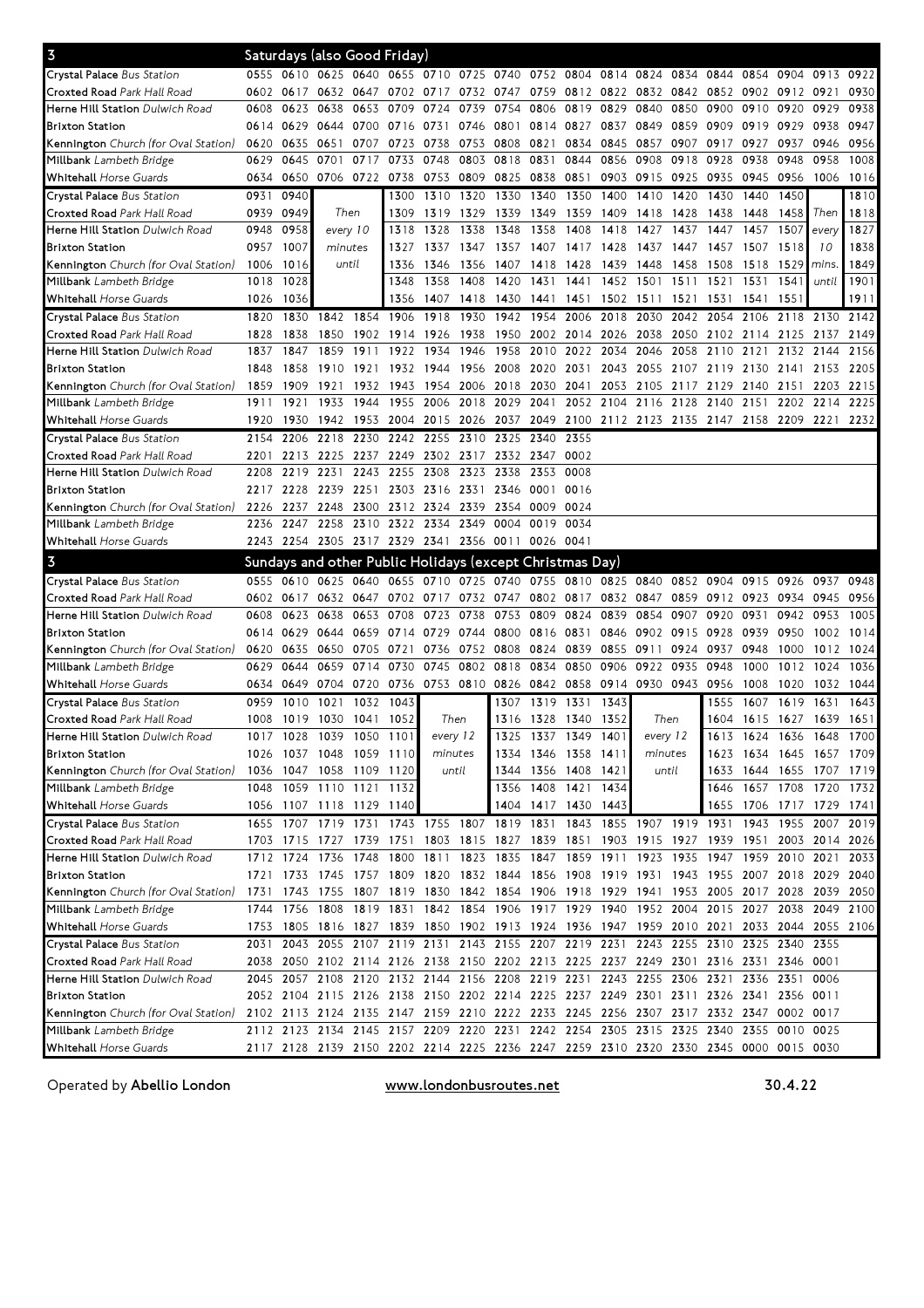## $\overline{3}$  Trafalgar Square – Brixton – Crystal Palace

| 0610 0625 0640 0655 0707 0717 0727 0737 0747 0755 0804 0814 0824 0834 0844<br>Trafalgar Square Whitehall<br>0800 0810 0820<br>0840<br>0850<br>Millbank Lambeth Bridge<br>0613<br>0628<br>0644<br>0731 0741 0751<br>0830<br>0900<br>0659 0711 0721<br>0657<br>0854<br>Kennington Church (for Oval Station)<br>0640<br>0712<br>0724<br>0734<br>0744<br>0754<br>0804<br>0814<br>0824<br>0834<br>0844<br>0904<br>0914<br>0624<br>0733<br>0743<br>0753<br>0803 0813<br>0823 0833<br>0843<br>0853<br>0903<br>0924<br><b>Brixton Station</b><br>0632 0649 0706<br>0721<br>0914<br>0810 0820<br>0830<br>0840<br>0850<br>0900<br>0910<br>0920<br>0930<br><b>Herne Hill Station</b> Dulwich Road<br>0639<br>0656<br>0713<br>0728<br>0740<br>0750<br>0800<br>0724<br>0707<br>0739<br>0751<br>0801<br>0811<br>0821<br>0831<br>0841<br>0851<br>0901<br>0911<br>0921<br>0931<br>0941<br>Croxted Road Park Hall Road<br>0650 | 0854 0904 0914 |      |
|---------------------------------------------------------------------------------------------------------------------------------------------------------------------------------------------------------------------------------------------------------------------------------------------------------------------------------------------------------------------------------------------------------------------------------------------------------------------------------------------------------------------------------------------------------------------------------------------------------------------------------------------------------------------------------------------------------------------------------------------------------------------------------------------------------------------------------------------------------------------------------------------------------------|----------------|------|
|                                                                                                                                                                                                                                                                                                                                                                                                                                                                                                                                                                                                                                                                                                                                                                                                                                                                                                               |                |      |
|                                                                                                                                                                                                                                                                                                                                                                                                                                                                                                                                                                                                                                                                                                                                                                                                                                                                                                               | 0910           | 0920 |
|                                                                                                                                                                                                                                                                                                                                                                                                                                                                                                                                                                                                                                                                                                                                                                                                                                                                                                               | 0924           | 0934 |
|                                                                                                                                                                                                                                                                                                                                                                                                                                                                                                                                                                                                                                                                                                                                                                                                                                                                                                               | 0934           | 0944 |
|                                                                                                                                                                                                                                                                                                                                                                                                                                                                                                                                                                                                                                                                                                                                                                                                                                                                                                               | 0940           | 0950 |
|                                                                                                                                                                                                                                                                                                                                                                                                                                                                                                                                                                                                                                                                                                                                                                                                                                                                                                               | 0951           | 1001 |
| 0714 0731<br>0746<br>0758<br>0808<br>0818 0828<br>0838<br>0848<br>0858 0908<br>0918 0928<br>0938<br>0948<br>Crystal Palace Parade<br>0657                                                                                                                                                                                                                                                                                                                                                                                                                                                                                                                                                                                                                                                                                                                                                                     | 0958           | 1008 |
| 1324<br>1334<br>1344<br>1354<br>1404<br>1414<br>1424<br>1434<br>Trafalgar Square Whitehall<br>0924<br>1314<br>1754<br>1804                                                                                                                                                                                                                                                                                                                                                                                                                                                                                                                                                                                                                                                                                                                                                                                    | 1814 1824      |      |
| 0930<br>Then<br>1330<br>1350<br>1400 1410<br>Then<br>Millbank Lambeth Bridge<br>1320<br>1340<br>1420<br>1430 1441<br>1801<br>1811                                                                                                                                                                                                                                                                                                                                                                                                                                                                                                                                                                                                                                                                                                                                                                             | 1821           | 1831 |
| 1425<br>1457<br>Kennington Church (for Oval Station)<br>0944<br>every 10<br>1344<br>1354<br>1404<br>1414<br>1435<br>1447<br>every 10<br>1817<br>1827<br>1334                                                                                                                                                                                                                                                                                                                                                                                                                                                                                                                                                                                                                                                                                                                                                  | 1837           | 1847 |
| 0954<br>1354<br>1415<br>1425 1436<br>1447<br>1459<br>1509<br>1839<br><b>Brixton Station</b><br>minutes<br>1344<br>1404<br>minutes<br>1829                                                                                                                                                                                                                                                                                                                                                                                                                                                                                                                                                                                                                                                                                                                                                                     | 1849           | 1859 |
| 1000<br>1411 1422<br>1432 1444<br>1517<br>Herne Hill Station Dulwich Road<br>until<br>1350<br>1400<br>1455<br>1507<br>until<br>1837<br>1847                                                                                                                                                                                                                                                                                                                                                                                                                                                                                                                                                                                                                                                                                                                                                                   | 1857           | 1907 |
| 1443<br>Croxted Road Park Hall Road<br>1010<br>1410<br>1432<br>1455<br>1506<br>1518<br>1528<br>1858<br>1400<br>1421<br>1848                                                                                                                                                                                                                                                                                                                                                                                                                                                                                                                                                                                                                                                                                                                                                                                   | 1908           | 1917 |
| 1419<br>1452 1504<br>1906<br>Crystal Palace Parade<br>1017<br>1407<br>1430<br>1441<br>1515 1527<br>1537<br>1857                                                                                                                                                                                                                                                                                                                                                                                                                                                                                                                                                                                                                                                                                                                                                                                               | 1915 1924      |      |
| 1914 1924<br>1934<br>1944<br>1954<br>2004 2014 2024 2034<br>2046<br>Trafalgar Square Whitehall<br>1834 1844<br>1854<br>1904<br>2058                                                                                                                                                                                                                                                                                                                                                                                                                                                                                                                                                                                                                                                                                                                                                                           | 2110 2122      | 2134 |
| 1901 1910<br>1939<br>1949 1959<br>2009 2019 2029<br>2039 2051<br>Millbank Lambeth Bridge<br>1851<br>1919 1929<br>2103<br>2115<br>1841                                                                                                                                                                                                                                                                                                                                                                                                                                                                                                                                                                                                                                                                                                                                                                         | 2127           | 2139 |
| 2003 2013<br>Kennington Church (for Oval Station)<br>1917<br>1925<br>1934<br>1943<br>1953<br>2023<br>2032<br>2042<br>2052<br>2104<br>2115<br>2127<br>1857<br>1907                                                                                                                                                                                                                                                                                                                                                                                                                                                                                                                                                                                                                                                                                                                                             | 2139           | 2151 |
| <b>Brixton Station</b><br>1918<br>1928<br>1936<br>1945<br>1954<br>2004 2014 2024<br>2034 2043 2053<br>2103<br>2114 2125<br>1909<br>2137                                                                                                                                                                                                                                                                                                                                                                                                                                                                                                                                                                                                                                                                                                                                                                       | 2149           | 2201 |
| 1952 2001<br>2021 2031<br>2041<br>2109<br>Herne Hill Station Dulwich Road<br>1925<br>1935<br>1943<br>2011<br>2050<br>2100<br>2120<br>2131<br>2143<br>1916                                                                                                                                                                                                                                                                                                                                                                                                                                                                                                                                                                                                                                                                                                                                                     | 2155           | 2207 |
| 2117<br>Croxted Road Park Hall Road<br>1935<br>1945<br>1953<br>2002<br>2011<br>2020<br>2030<br>2040<br>2050<br>2059<br>2108<br>2128<br>2139<br>2151<br>1926                                                                                                                                                                                                                                                                                                                                                                                                                                                                                                                                                                                                                                                                                                                                                   | 2203           | 2215 |
| 1942 1952 2000<br>2009 2018 2027<br>2036 2046<br>2056 2105 2114 2123 2134 2145 2157 2209 2221<br>Crystal Palace Parade<br>1933                                                                                                                                                                                                                                                                                                                                                                                                                                                                                                                                                                                                                                                                                                                                                                                |                |      |
| 2158<br>2210 2222 2234 2246<br>2258<br>2310 2325<br>2340<br>2355<br>Trafalgar Square Whitehall<br>2146<br>0010                                                                                                                                                                                                                                                                                                                                                                                                                                                                                                                                                                                                                                                                                                                                                                                                |                |      |
| 2203 2215 2227<br>2239 2251<br>2303 2314 2329<br>2344 2359 0014<br>Millbank Lambeth Bridge<br>2151                                                                                                                                                                                                                                                                                                                                                                                                                                                                                                                                                                                                                                                                                                                                                                                                            |                |      |
| 2215 2227 2239<br>2251<br>2303<br>2314<br>2325 2340<br>2355<br>Kennington Church (for Oval Station)<br>0010<br>0025<br>2203                                                                                                                                                                                                                                                                                                                                                                                                                                                                                                                                                                                                                                                                                                                                                                                   |                |      |
| 2212 2224 2236 2248<br>2300 2311<br>2322 2333 2348<br>0003<br><b>Brixton Station</b><br>0018 0033                                                                                                                                                                                                                                                                                                                                                                                                                                                                                                                                                                                                                                                                                                                                                                                                             |                |      |
| 2230<br>2242 2254<br>2306 2317<br>2328<br>2339<br>2354<br>0009<br>0039<br>Herne Hill Station Dulwich Road<br>2218<br>0024                                                                                                                                                                                                                                                                                                                                                                                                                                                                                                                                                                                                                                                                                                                                                                                     |                |      |
| Croxted Road Park Hall Road<br>2238<br>2250<br>2302<br>2313 2324<br>2335<br>2346<br>0001<br>0016<br>2226<br>0031<br>0046                                                                                                                                                                                                                                                                                                                                                                                                                                                                                                                                                                                                                                                                                                                                                                                      |                |      |
| Crystal Palace Parade<br>2232 2244 2256 2308 2319 2330 2341<br>2352 0007<br>0022 0037 0052                                                                                                                                                                                                                                                                                                                                                                                                                                                                                                                                                                                                                                                                                                                                                                                                                    |                |      |
| $\overline{3}$<br>Fridays                                                                                                                                                                                                                                                                                                                                                                                                                                                                                                                                                                                                                                                                                                                                                                                                                                                                                     |                |      |
|                                                                                                                                                                                                                                                                                                                                                                                                                                                                                                                                                                                                                                                                                                                                                                                                                                                                                                               |                |      |
| Trafalgar Square Whitehall<br>0625<br>0640<br>0655<br>0727<br>0737<br>0747<br>0755<br>0804<br>0814<br>0824<br>0834<br>0844<br>0854<br>0610<br>0707<br>0717                                                                                                                                                                                                                                                                                                                                                                                                                                                                                                                                                                                                                                                                                                                                                    | 0904           | 0914 |
| 0751<br>0800 0810 0820<br>0840<br>0850<br>0900<br>Millbank Lambeth Bridge<br>0613<br>0628<br>0644<br>0659 0711<br>0721<br>0731<br>0741<br>0830                                                                                                                                                                                                                                                                                                                                                                                                                                                                                                                                                                                                                                                                                                                                                                | 0910           | 0920 |
| Kennington Church (for Oval Station)<br>0640<br>0657<br>0712<br>0724<br>0734<br>0744<br>0754<br>0804<br>0814 0824<br>0834<br>0844<br>0854<br>0904<br>0914<br>0624                                                                                                                                                                                                                                                                                                                                                                                                                                                                                                                                                                                                                                                                                                                                             | 0924           | 0934 |
| 0733 0743<br>0753 0803 0813<br>0823 0833 0843<br>0853 0903 0914<br><b>Brixton Station</b><br>0632 0649 0706<br>0721<br>0924                                                                                                                                                                                                                                                                                                                                                                                                                                                                                                                                                                                                                                                                                                                                                                                   | 0934           | 0944 |
| 0656 0713<br>0728<br>0740 0750<br>0810 0820<br>0830<br>0840<br>0850<br>0900<br>0910<br>0930<br>Herne Hill Station Dulwich Road<br>0639<br>0800<br>0920                                                                                                                                                                                                                                                                                                                                                                                                                                                                                                                                                                                                                                                                                                                                                        | 0940           | 0950 |
| 0751<br>0851<br>Croxted Road Park Hall Road<br>0650<br>0707<br>0724<br>0739<br>0801<br>0811<br>0821 0831<br>0841<br>0901<br>0911<br>0921<br>0931<br>0941                                                                                                                                                                                                                                                                                                                                                                                                                                                                                                                                                                                                                                                                                                                                                      | 0951           | 1001 |
| 0714 0731<br>0758 0808<br>0818 0828 0838<br>0848<br>0858 0908<br>0918 0928<br>0938<br>0948<br>Crystal Palace Parade<br>0657<br>0746                                                                                                                                                                                                                                                                                                                                                                                                                                                                                                                                                                                                                                                                                                                                                                           | 0958           | 1008 |
| 0924<br>1314<br>1324<br>1334<br>1344<br>1354<br>1404<br>1414<br>1424<br>1434<br>1754<br>1804<br>Trafalgar Square Whitehall                                                                                                                                                                                                                                                                                                                                                                                                                                                                                                                                                                                                                                                                                                                                                                                    | 1814           | 1824 |
| 0930<br>1330 1340 1350 1400 1410<br>1430<br>1811<br>Then<br>1320<br>1420<br>1441<br>Then<br>1801<br>Millbank Lambeth Bridge                                                                                                                                                                                                                                                                                                                                                                                                                                                                                                                                                                                                                                                                                                                                                                                   | 1821           | 1831 |
| 0944<br>1334<br>1344 1354 1404 1414 1425 1435 1447 1457<br>Kennington Church (for Oval Station)<br>every 10<br>every 10<br>1817 1827                                                                                                                                                                                                                                                                                                                                                                                                                                                                                                                                                                                                                                                                                                                                                                          | 1837 1847      |      |
| 0954<br>1829 1839 1849 1859<br><b>Brixton Station</b><br>1344 1354 1404 1415 1425 1436 1447 1459 1509<br>minutes<br>minutes                                                                                                                                                                                                                                                                                                                                                                                                                                                                                                                                                                                                                                                                                                                                                                                   |                |      |
| until<br>1350 1400 1411 1422 1432 1444 1455 1507 1517<br>Herne Hill Station Dulwich Road<br>1000<br>until<br>1837 1847 1857 1907                                                                                                                                                                                                                                                                                                                                                                                                                                                                                                                                                                                                                                                                                                                                                                              |                |      |
| 1400 1410 1421 1432 1443 1455 1506 1518 1528<br>1858 1908 1917<br>1010<br>1848<br>Croxted Road Park Hall Road                                                                                                                                                                                                                                                                                                                                                                                                                                                                                                                                                                                                                                                                                                                                                                                                 |                |      |
| 1017<br>1407 1419 1430 1441 1452 1504 1515 1527 1537<br>1857 1906 1915 1924<br>Crystal Palace Parade                                                                                                                                                                                                                                                                                                                                                                                                                                                                                                                                                                                                                                                                                                                                                                                                          |                |      |
| 1834 1844 1854 1904 1914 1924 1934 1944 1954 2004 2014 2024 2034 2046<br>Trafalgar Square Whitehall<br>2058                                                                                                                                                                                                                                                                                                                                                                                                                                                                                                                                                                                                                                                                                                                                                                                                   |                | 2222 |
| 1901 1910 1919 1929 1939 1949 1959 2009 2019 2029 2039 2051 2103<br>Then<br>Millbank Lambeth Bridge<br>1841 1851                                                                                                                                                                                                                                                                                                                                                                                                                                                                                                                                                                                                                                                                                                                                                                                              |                | 2227 |
| Kennington Church (for Oval Station)<br>1857 1907 1917 1925 1934 1943 1953 2003 2013 2023 2032 2042 2052 2104 2115<br>every 12                                                                                                                                                                                                                                                                                                                                                                                                                                                                                                                                                                                                                                                                                                                                                                                |                | 2239 |
| 1909 1918 1928 1936 1945 1954 2004 2014 2024 2034 2043 2053 2103 2114 2125<br><b>Brixton Station</b><br>minutes                                                                                                                                                                                                                                                                                                                                                                                                                                                                                                                                                                                                                                                                                                                                                                                               |                | 2249 |
| 1916 1925 1935 1943 1952 2001 2011 2021 2031 2041 2050 2100 2110 2121 2132<br>Herne Hill Station Dulwich Road<br>until                                                                                                                                                                                                                                                                                                                                                                                                                                                                                                                                                                                                                                                                                                                                                                                        |                | 2256 |
| 1926 1935 1945 1953 2002 2011 2020 2030 2040 2050 2059 2108 2118 2129 2140<br>Croxted Road Park Hall Road                                                                                                                                                                                                                                                                                                                                                                                                                                                                                                                                                                                                                                                                                                                                                                                                     |                | 2304 |
| 1933 1942 1952 2000 2009 2018 2027 2036 2046 2056 2105 2114 2124 2135 2146<br>Crystal Palace Parade                                                                                                                                                                                                                                                                                                                                                                                                                                                                                                                                                                                                                                                                                                                                                                                                           |                | 2310 |
| Trafalgar Square Whitehall<br>2234 2246 2258 2310 2325 2340 2355 0010                                                                                                                                                                                                                                                                                                                                                                                                                                                                                                                                                                                                                                                                                                                                                                                                                                         |                |      |
| Millbank Lambeth Bridge<br>2239 2251 2303 2315 2330 2345 0000 0015                                                                                                                                                                                                                                                                                                                                                                                                                                                                                                                                                                                                                                                                                                                                                                                                                                            |                |      |
| Kennington Church (for Oval Station)<br>2251 2303 2314 2326 2341 2356 0011 0026                                                                                                                                                                                                                                                                                                                                                                                                                                                                                                                                                                                                                                                                                                                                                                                                                               |                |      |
| 2301 2313 2324 2336 2351 0006 0021 0036<br><b>Brixton Station</b>                                                                                                                                                                                                                                                                                                                                                                                                                                                                                                                                                                                                                                                                                                                                                                                                                                             |                |      |
| 2307 2319 2330 2342 2357 0012 0027 0042<br>Herne Hill Station Dulwich Road<br>2315 2327 2338 2350 0005 0020 0035 0050<br>Croxted Road Park Hall Road                                                                                                                                                                                                                                                                                                                                                                                                                                                                                                                                                                                                                                                                                                                                                          |                |      |